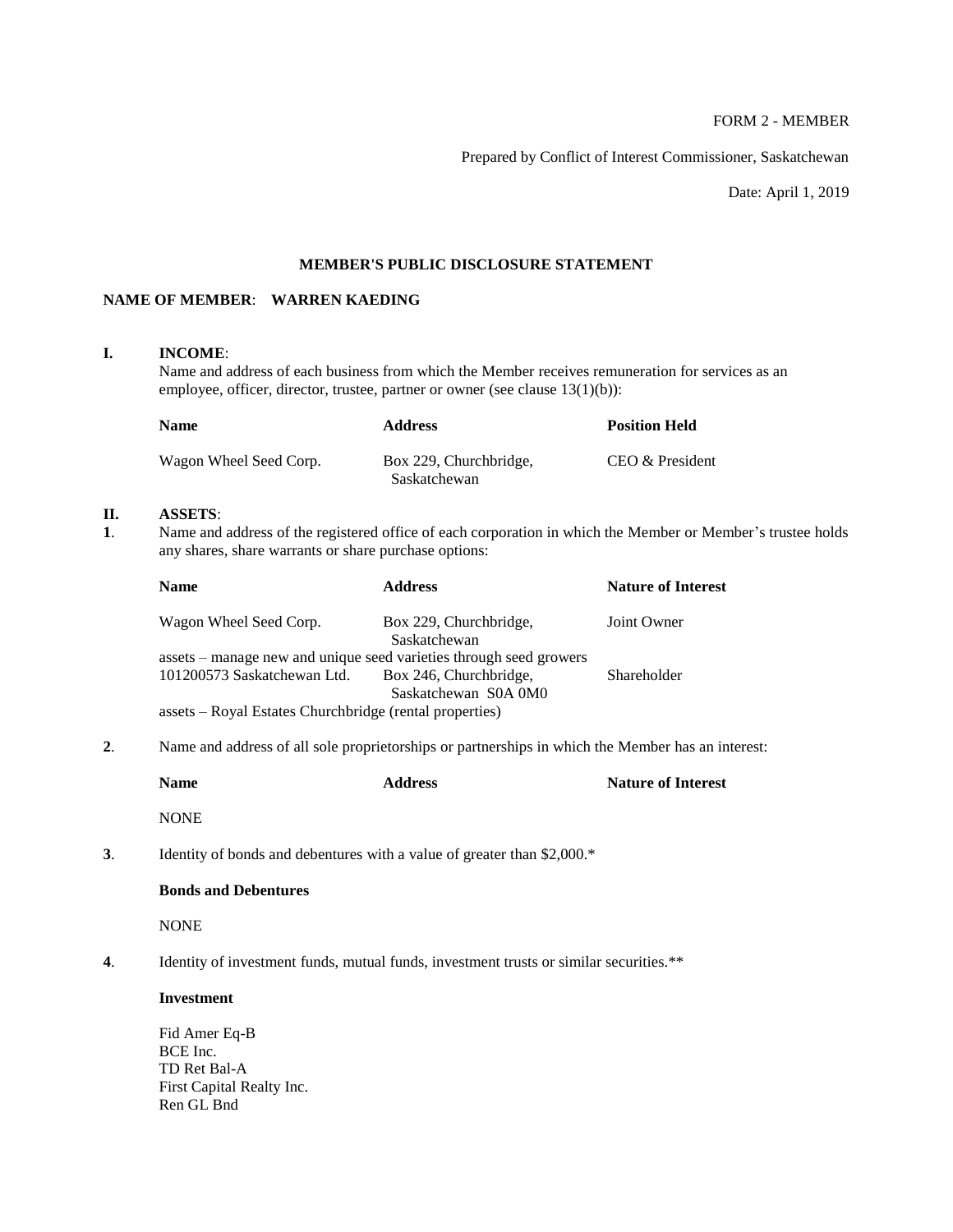Identity of investment funds, mutual funds, investment trusts or similar securities. (continued)

#### **Investment**

CIF GL Eq-A Fid Mthly Incm-B MLI Stg Incm Fid GL Ins Val-B Manulife Financial Corp. Royal Bank of Canada Invested through Wagon Wheel Seed Corp: Bank of Montreal Bank of Nova Scotia Cameco Corp. Cdn Imperial Bk Commerce Cdn Natural Resources Ltd. Canadian National Railway Cdn Tire Corp Ltd.-A NV Canadian Pacific Rail Finning International Inc. Great West Lifeco Inc. Loblaw Companies Ltd. Magna Intl Inc. Manulife Financial Corp. Metro Inc. Onex Corporation SV Open Text Corporation Quebecor Inc. CL-B SV Rogers Communication-B NV Royal Bank of Canada SNC-Lavalin Group Saputo Inc. Sun Life Financial Inc. Telus Corp. Toronto Dominion Bank Molson Coors-B Exch SHS Brookfield Asset Mgt-A LV Franco-Nevada Corp. Cenovus Energy Inc. TD Ret Bal-F/NL Nutrien Ltd. Thomson Reuters Corp-NEW Amdocs Ltd. American Express Co. AmerisourceBergen Corp. BASF SE SPON ADR Campbell Soup Co. Comcast Corp CL-A DBS Group Holdings - ADR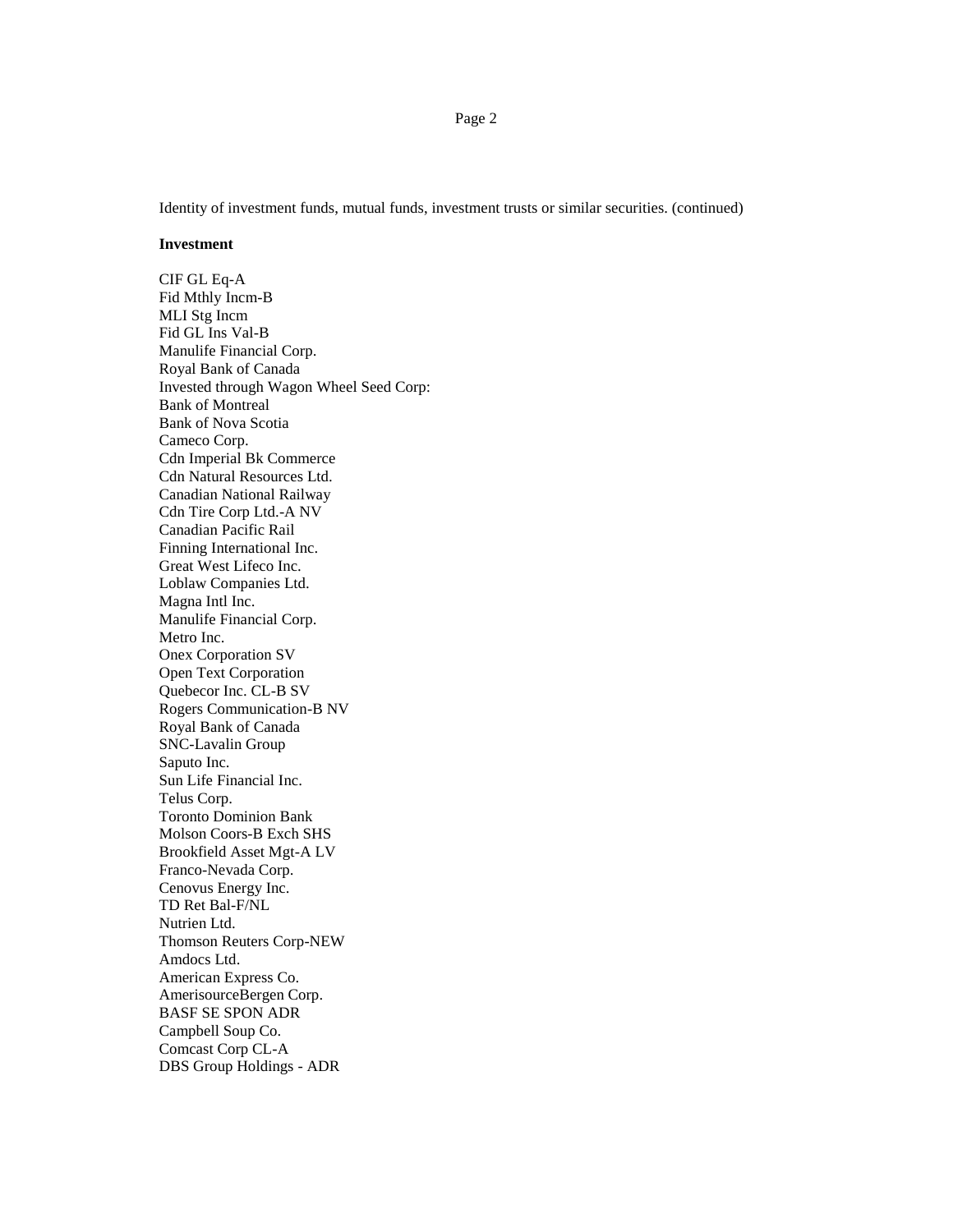Identity of investment funds, mutual funds, investment trusts or similar securities. (continued)

#### **Investment**

GlaxoSmithKline-PLC-ADR Halliburton Co. Harley-Davidson Inc. KLA Tencor Corp. Kellogg Co. Kimberly Clark Corp. Omnicom Group Inc. Parker-Hannifin Corp. Roche HLDGS Ltd. SPND-ADR Royal KPN N.V. ADR Smith & Nephew PLC ADR Verizon Communications Carlsberg AS-B SPON ADR EssilorLuxottica UNSP ADR Michelin (CGDE) UNSPN ADR Tokyo Electron-UNSPN ADR Ingersoll-Rand PLC Smiths Group PLC SPON ADR Vodafone GP PLC S/ADR-NEW Merk KGAA SPON ADR AkzoNobel NV SPN ADR

**5**. Municipal address or legal description of any real property, inside or outside Saskatchewan, that the Member has any interest in or title or right to:

### **Address or Legal Description Nature of Interest**

NW 6-22-32 W 1 Personal Residence Joint Owner Royal Estates Churchbridge – Lot H, Block 24, Joint Owner through 101200573 SK Ltd. Plan 101819471, Lot I, Block 24, Plan 102133965

## **III. GOVERNMENT CONTRACTS**

Identity and extent of the Member's participation in any Government contract as defined in Section 15 of *The Members' Conflict of Interest Act*:

### **Description of Contract Nature of Interest**

NONE

## Page 3

Joint Owner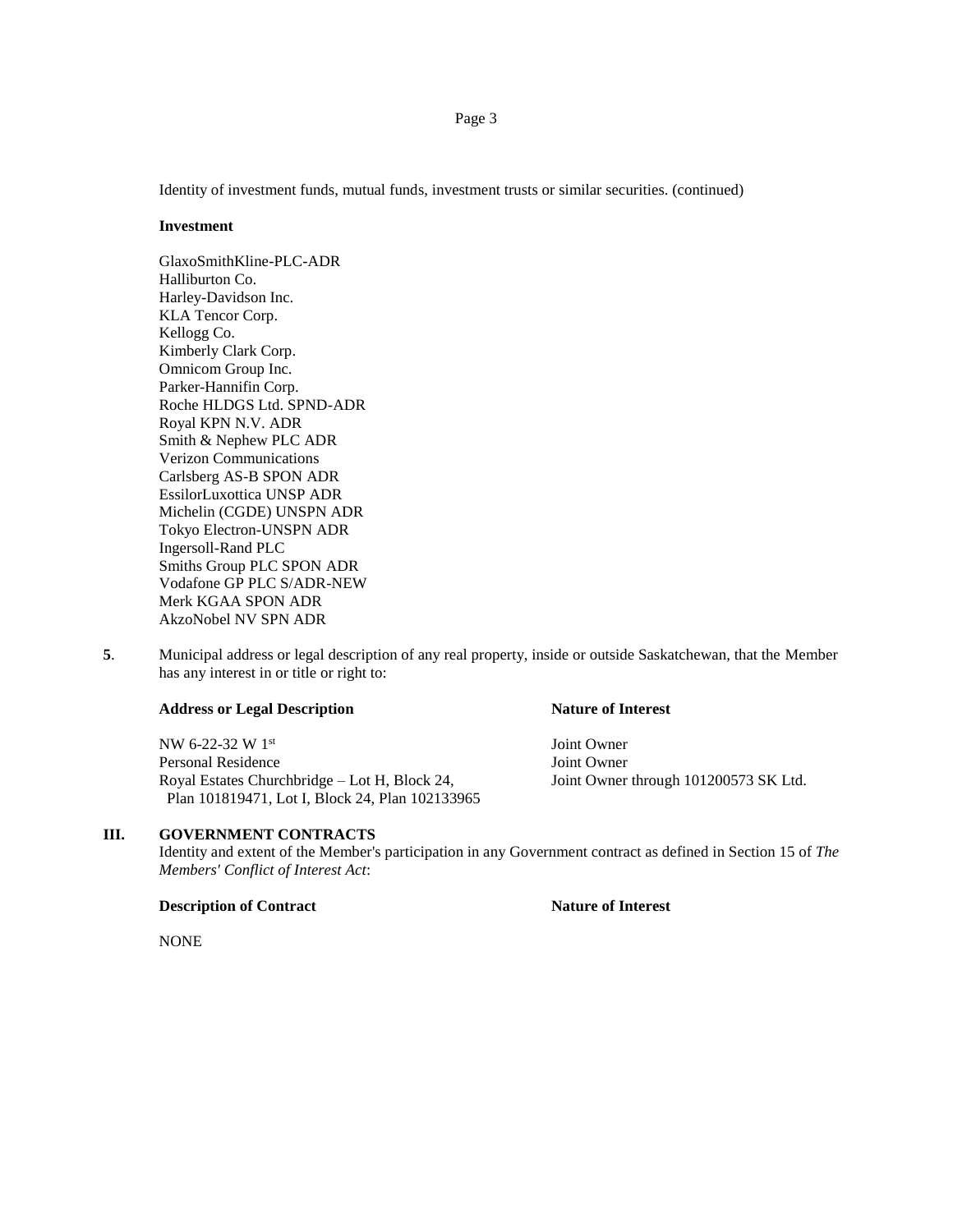Page 4

## **IV. GIFTS AND BENEFITS**:

Identity and the extent of any gift or personal benefit received by the Member and mentioned in a disclosure statement filed pursuant to subsection 7(3) of *The Members' Conflict of Interest Act*:

| <b>Identity</b>                               | Extent |
|-----------------------------------------------|--------|
| City of Regina: parking permit                | \$100  |
| Chief M, Mistawasis Bridge Opening: medallion | \$20   |
| Ochap, local pow wow: blanket                 | \$50   |
| FSIN Youth Gathering: picture                 | \$50   |
| Melville Millionaires Baseball: jersey        | \$50   |
| Meadow Lake Tribal Council: blanket           | \$50   |
| University of Saskatchewan: portfolio         | \$200  |

## **V. OTHER**

**1**. The identity of any grant or subsidy from the Crown that was received by the Member or any other business listed in paragraph II(1)\*\*\*.

| Identity |  | <b>Extent</b> |
|----------|--|---------------|
|          |  |               |

NONE

**2**. Name and address of each corporation, organization or association of which the Member is an officer or director:

| <b>Name</b>                 | <b>Address</b>                                 | <b>Position</b> |
|-----------------------------|------------------------------------------------|-----------------|
| Wagon Wheel Seed Corp.      | Box 229, Churchbridge,<br>Saskatchewan         | CEO & President |
| 101200573 Saskatchewan Ltd. | Box 246, Churchbridge,<br>Saskatchewan S0A 0M0 | President       |

**3**. Name and address of each organization or association in which the Member holds a Membership:

| <b>Name</b>                               | <b>Address</b>             | <b>Status of Membership</b> |
|-------------------------------------------|----------------------------|-----------------------------|
| Churchbridge Co-op                        | Churchbridge, Saskatchewan | Member                      |
| Twin Valley Co-op                         | Birtle, Manitoba           | Member                      |
| Churchbridge Credit Union                 | Churchbridge, Saskatchewan | Member                      |
| Saskatchewan Institute of<br>Agrologists  | Saskatoon, Saskatchewan    | Member                      |
| Yorkton Chamber of<br>Commerce            | Yorkton, Saskatchewan      | Member                      |
| Churchbridge Gun Club                     | Churchbridge, Saskatchewan | Member                      |
| <b>Trinity Lutheran Church</b>            | Churchbridge, Saskatchewan | Member                      |
| Churchbridge Lion's Club                  | Churchbridge, Saskatchewan | Member                      |
| Canadian Seed Growers<br>Association      | Ottawa, Ontario            | Member                      |
| Saskatchewan Seed Growers                 | Yorkton, Saskatchewan      | Member                      |
| Saskatchewan Pulse Growers<br>Association | Saskatoon, Saskatchewan    | Member                      |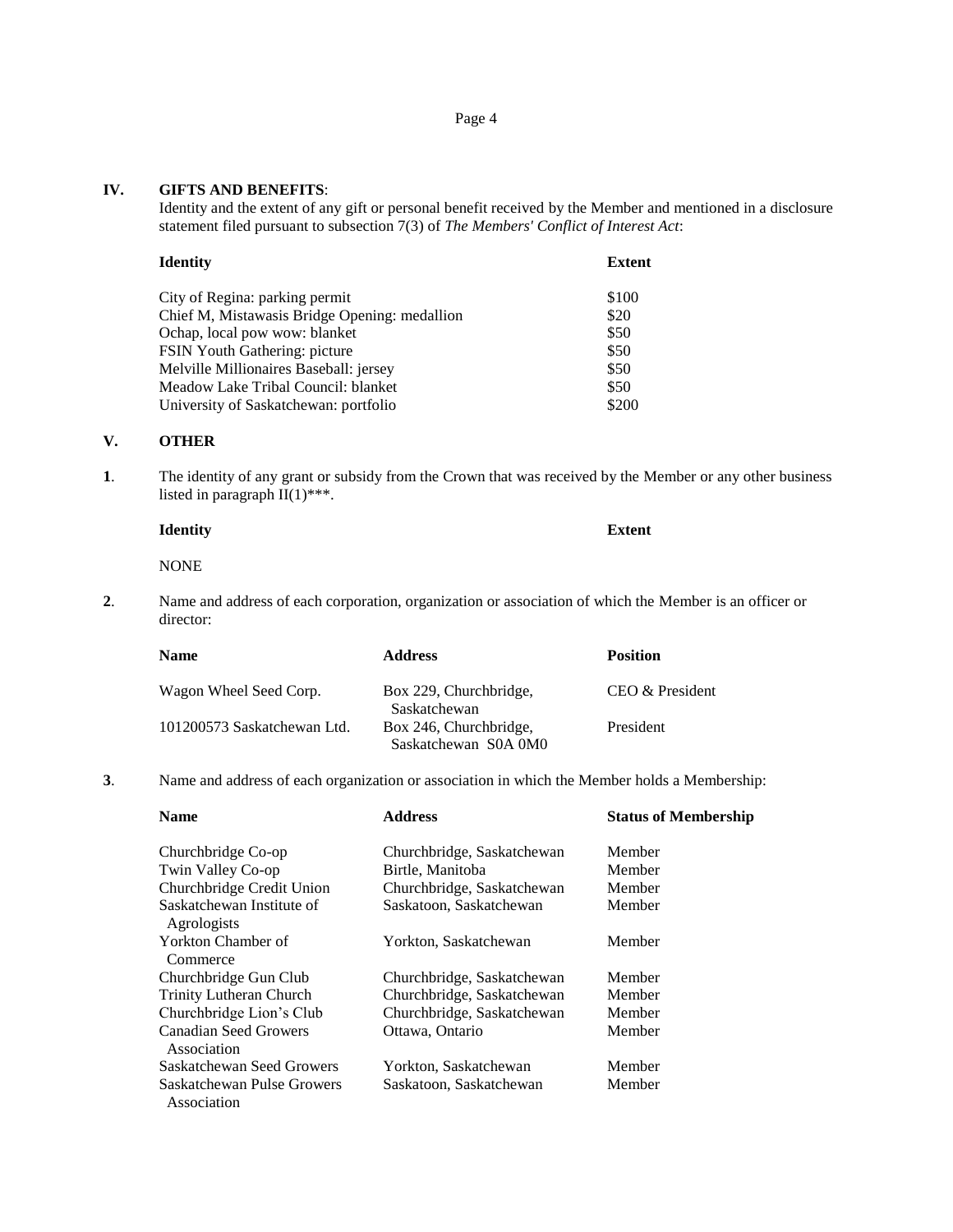Page 5

Name and address of each organization or association in which the Member holds a Membership: (continued)

| <b>Name</b>                               | <b>Address</b>                                                  | <b>Status of Membership</b> |
|-------------------------------------------|-----------------------------------------------------------------|-----------------------------|
| Conservative Party of Canada              | Ottawa, Ontario                                                 | Member                      |
| Saskatchewan Party                        | 6135 Rochdale Boulevard,<br>Regina, Saskatchewan S4X 2R1        | Member                      |
| Saskatchewan Roughriders                  | Regina, Saskatchewan                                            | Member                      |
| Commonwealth Parliamentary<br>Association | $239 - 2405$ Legislative Drive,<br>Regina, Saskatchewan S4S 0B3 | Member                      |

**4**. Other information as directed by the Commissioner pursuant to clause 13(1)(1):

NONE

- \* Clause 13(1)(f) of *The Members' Conflict of Interest Act* does not require public disclosure of Treasury Bills or bonds issued by the Government of Canada, the government of any province or territory of Canada or any municipal government in Canada.
- \*\* Clause 13(1)(g) of *The Members' Conflict of Interest Act* does not require public disclosure of registered retirement savings plans (rrsps), other than self-directed plans, registered home ownership savings plans (rhosps), registered education savings plans, accounts and term deposits held in banks listed in Schedule I or II to the Bank Act (Canada) or in any other financial institutions in Saskatchewan that are lawfully entitled to accept deposits, pension plans or insurance policies.
- \*\*\* Clause (13)(1)(k) of *The Members' Conflict of Interest Act* does not require public disclosure of a grant or subsidy that is paid pursuant to a government contract or pursuant to an Act or regulation where the authority of the grant or subsidy is not subject to the discretion of any individual and the standard terms and conditions of eligibility are objective in nature and are prescribed in an Act or regulation.

NOTE: Unless disclosure is directed by the Commissioner pursuant to subsection 13(3), the value or amounts of any items required to be in this disclosure statement will not be disclosed in this public disclosure statement.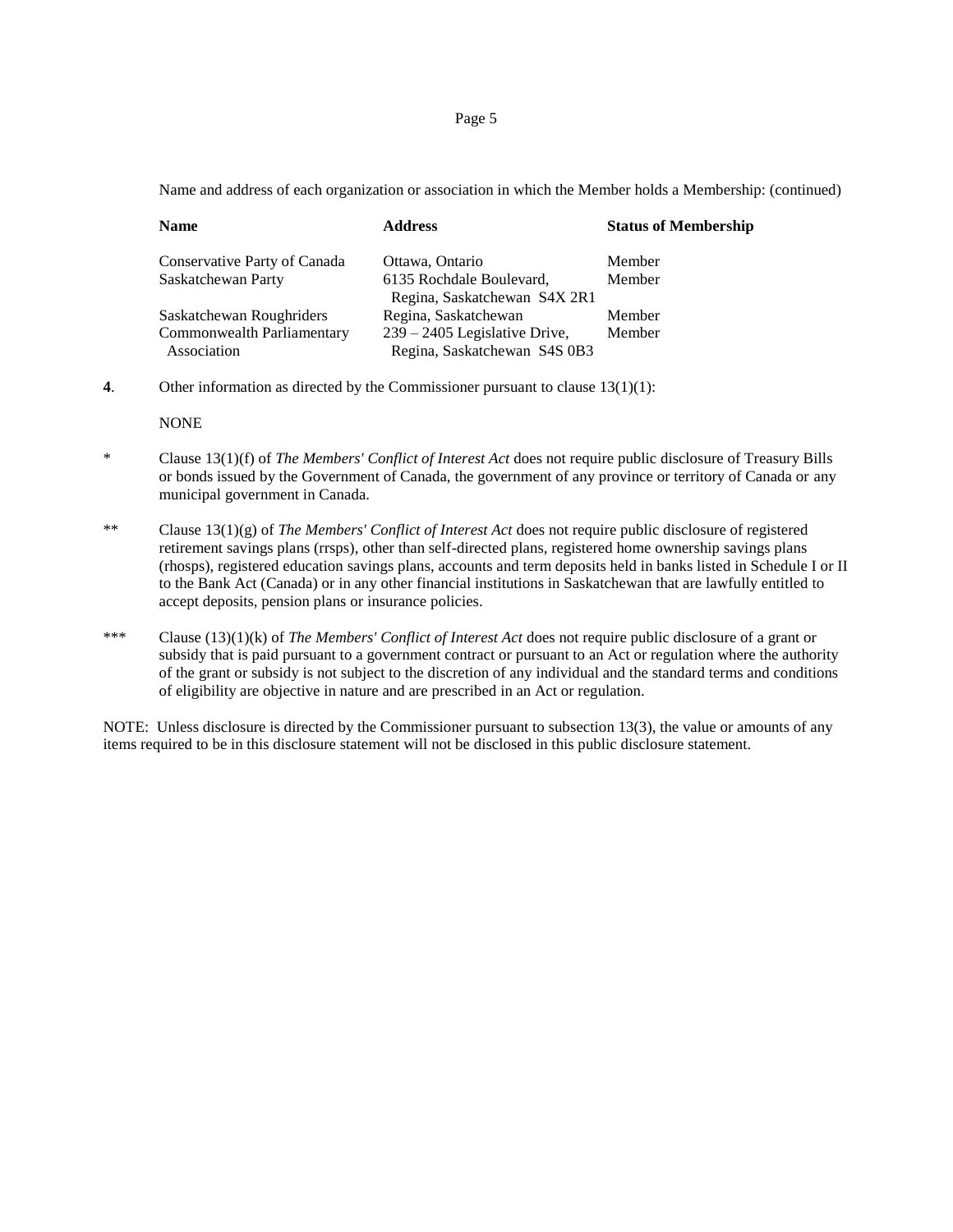## FORM 2 - SCHEDULE A Prepared by Conflict of Interest Commissioner, Saskatchewan

DATE: April 1, 2019

## **MEMBER'S PUBLIC DISCLOSURE STATEMENT**

## **MEMBER'S SPOUSE**

# **NAME OF MEMBER**: **WARREN KAEDING NAME OF SPOUSE**: **CARLA MARIE KAEDING**

#### **I. INCOME**:

Name and address of each business from which the Member's spouse receives remuneration for services as an employee, officer, director, trustee, partner or owner (see clause 13(1)(b)):

| <b>Name</b>                      | <b>Address</b>                         | <b>Position Held</b>      |
|----------------------------------|----------------------------------------|---------------------------|
| Wagon Wheel Seed Corp.           | Box 229, Churchbridge,<br>Saskatchewan | Secretary/Treasurer       |
| Town of Churchbridge             | Churchbridge, Saskatchewan             | <b>Town Administrator</b> |
| <b>Outstanding Young Farmers</b> | Saskatchewan                           | Program Manager           |

## **II. ASSETS**:

**1**. Name and address of the registered office of each corporation in which the Member's spouse holds any shares, share warrants or share purchase options:

|                                                                                                                                | <b>Name</b>            | <b>Address</b>                                                              | <b>Nature of Interest</b> |
|--------------------------------------------------------------------------------------------------------------------------------|------------------------|-----------------------------------------------------------------------------|---------------------------|
|                                                                                                                                | Wagon Wheel Seed Corp. | Box 229, Churchbridge,<br>Saskatchewan                                      | Joint Owner               |
|                                                                                                                                |                        | assets – manage new and unique seed varieties through seed growers          |                           |
| $\overline{2}$ .<br>Name and address of all sole proprietorships or partnerships in which the Member's spouse has an interest: |                        |                                                                             |                           |
|                                                                                                                                | <b>Name</b>            | <b>Address</b>                                                              | <b>Nature of Interest</b> |
|                                                                                                                                | <b>NONE</b>            |                                                                             |                           |
| 3.                                                                                                                             |                        | Identity of bonds and debentures with a value of greater than \$2,000.00: * |                           |

#### **Bonds and Debentures**

NONE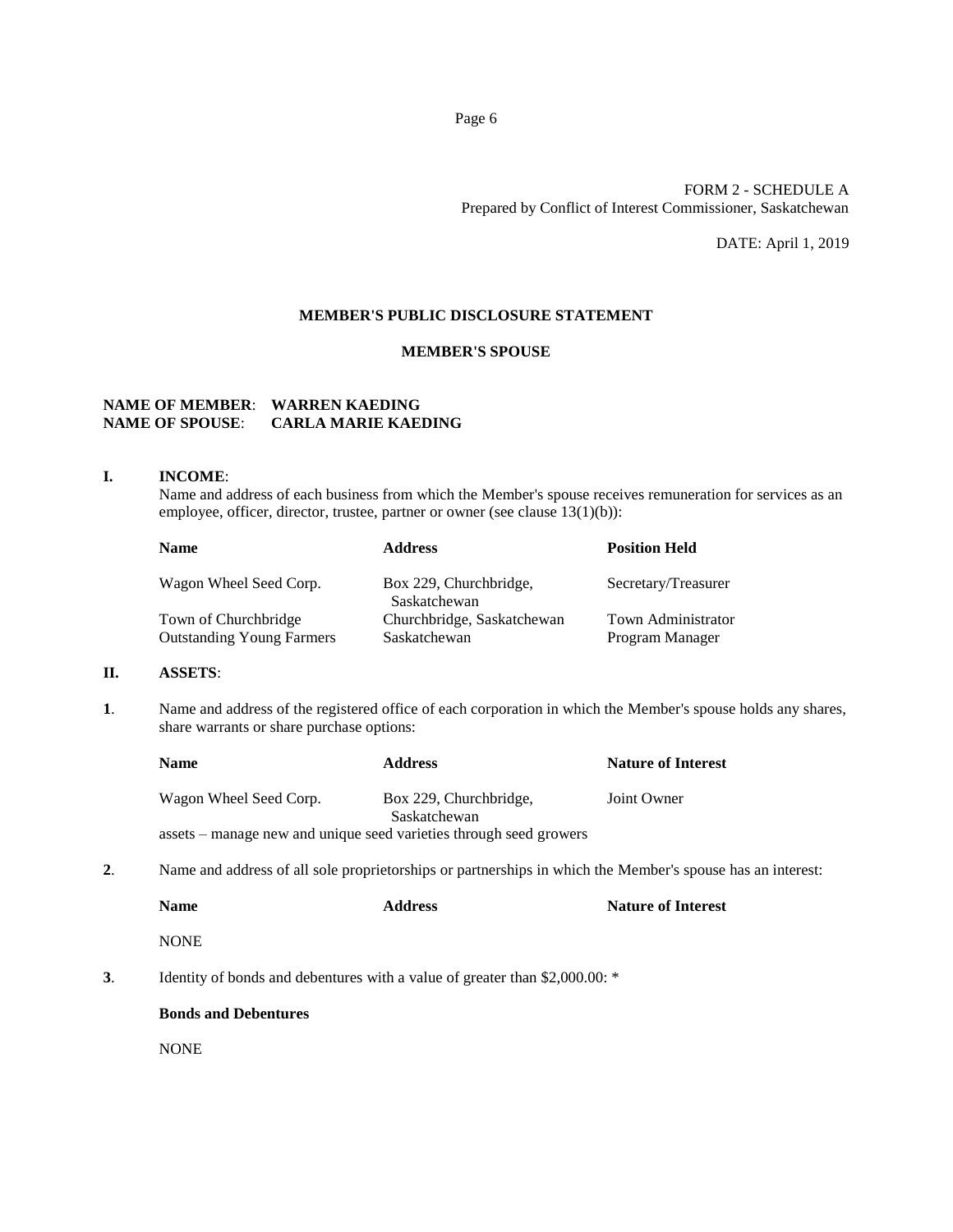Page 7

**4**. Identity of investment funds, mutual funds, investment trusts or similar securities:\*\*

#### **Investment**

Manulife Financial Corp. Royal Bank of Canada Invested through Wagon Wheel Seed Corp: Bank of Montreal Bank of Nova Scotia Cameco Corp. Cdn Imperial Bk Commerce Cdn Natural Resources Ltd. Canadian National Railway Cdn Tire Corp Ltd.-A NV Canadian Pacific Rail Finning International Inc. Great West Lifeco Inc. Loblaw Companies Ltd. Magna Intl Inc. Manulife Financial Corp. Metro Inc. Onex Corporation SV Open Text Corporation Quebecor Inc. CL-B SV Rogers Communication-B NV Royal Bank of Canada SNC-Lavalin Group Saputo Inc. Sun Life Financial Inc. Telus Corp. Toronto Dominion Bank Molson Coors-B Exch SHS Brookfield Asset Mgt-A LV Franco-Nevada Corp. Cenovus Energy Inc. TD Ret Bal-F/NL Nutrien Ltd. Thomson Reuters Corp-NEW Amdocs Ltd. American Express Co. AmerisourceBergen Corp. BASF SE SPON ADR Campbell Soup Co. Comcast Corp CL-A DBS Group Holdings - ADR GlaxoSmithKline-PLC-ADR Halliburton Co. Harley-Davidson Inc. KLA Tencor Corp. Kellogg Co. Kimberly Clark Corp. Omnicom Group Inc.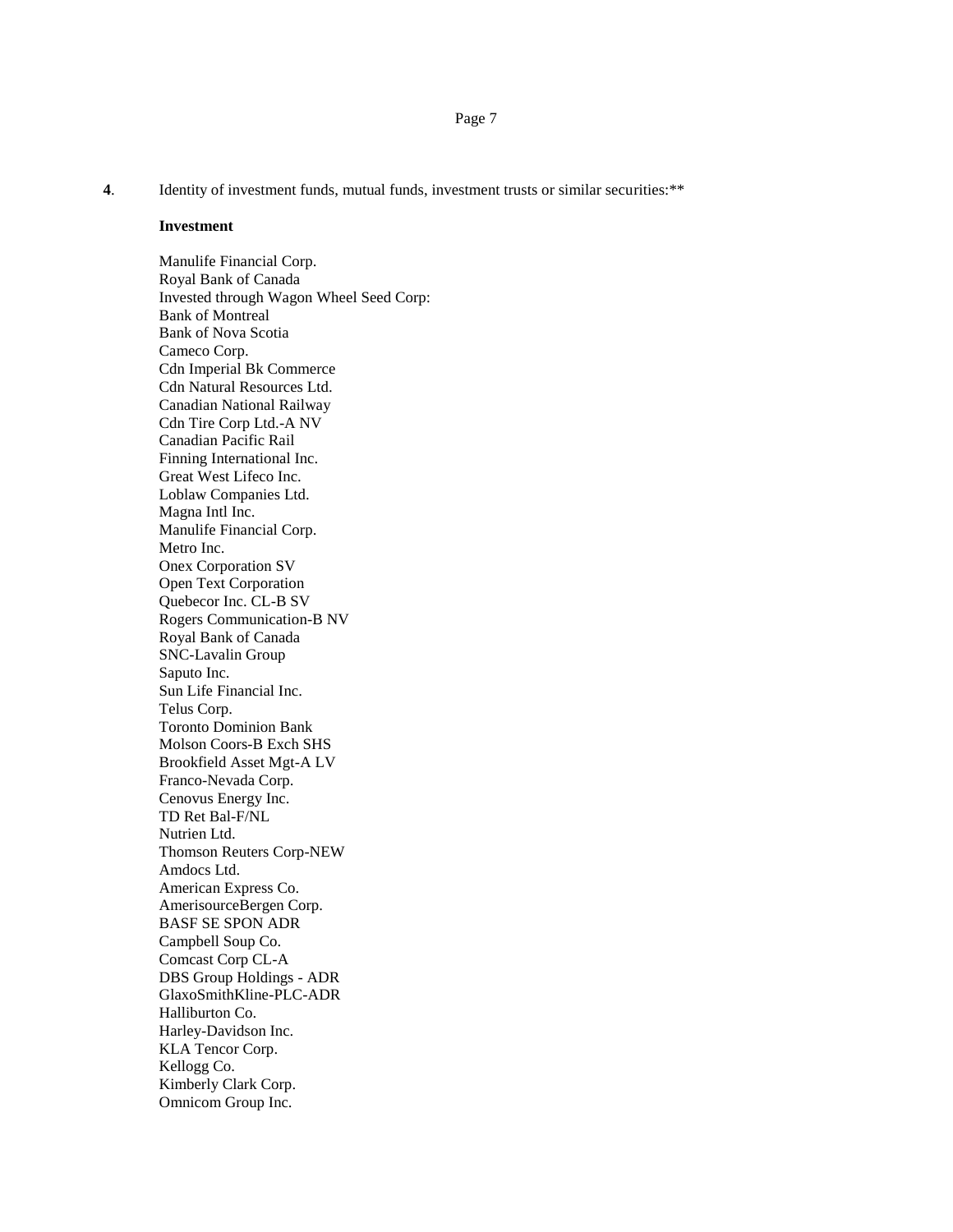Identity of investment funds, mutual funds, investment trusts or similar securities: (continued)

#### **Investment**

Parker-Hannifin Corp. Roche HLDGS Ltd. SPND-ADR Royal KPN N.V. ADR Smith & Nephew PLC ADR Verizon Communications Carlsberg AS-B SPON ADR EssilorLuxottica UNSP ADR Michelin (CGDE) UNSPN ADR Tokyo Electron-UNSPN ADR Ingersoll-Rand PLC Smiths Group PLC SPON ADR Vodafone GP PLC S/ADR-NEW Merk KGAA SPON ADR AkzoNobel NV SPN ADR

**5**. Municipal address or legal description of any real property, inside or outside Saskatchewan, that the Member's spouse has any interest in or title or right to:

| <b>Address or Legal Description</b>                           | <b>Nature of Interest</b> |
|---------------------------------------------------------------|---------------------------|
| NW 6-22-32 W 1st                                              | Joint Owner               |
| Personal Residence                                            | Joint Owner               |
| Royal Estates Churchbridge – Lot H, Block 24, Plan 101819471, | Joint Owner               |
| Lot I. Block 24. Plan 102133965                               |                           |

## **III. GOVERNMENT CONTRACTS**:

Identity and extent of the Member's spouse's participation in any Government contract as defined in Section 15 of *The Members' Conflict of Interest Act*:

## **Description of Contract Nature of Interest**

NONE

## **IV. GIFTS AND BENEFITS**:

Identity and the extent of any gift or personal benefit received by the Member's spouse and mentioned in a disclosure statement filed pursuant to subsection 7(3) of *The Members' Conflict of Interest Act*:

**Identity Extent**

NONE

## **V. OTHER**:

**1**. The identity of any grant or subsidy from the Crown that was received by the Member's spouse.\*\*\*

**Identity Extent**

NONE